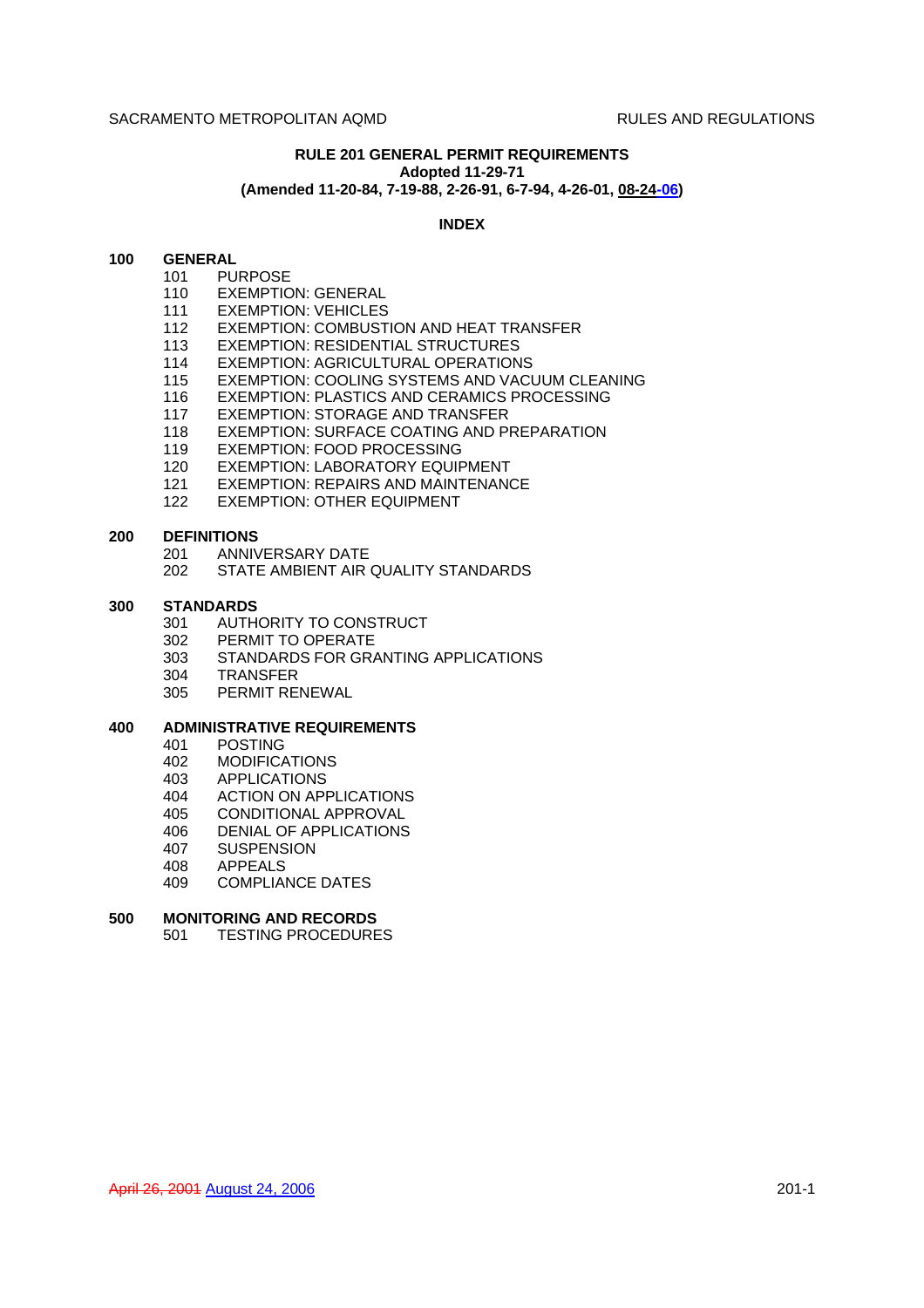# **100 GENERAL**

- 101 **PURPOSE:** To provide an orderly procedure for the review of new sources of air pollution and of the modification and operation of existing sources through the issuance of permits. Sources subject to Rule 207, TITLE V - FEDERAL OPERATING PERMIT PROGRAM, shall also obtain an operating permit under Rule 207. Procedure for issuing, modifying, or renewing Title V permits to operate for stationary sources subject to Rule 207, TITLE V - FEDERAL OPERATING PERMIT PROGRAM shall also be consistent with the procedures specified in that rule. Agricultural equipment/processes exempt from this rule may require a permit pursuant to Rule 215, AGRICULTURAL SOURCE PERMIT REQUIREMENTS AND NEW AGRICULTURAL SOURCE PERMIT REVIEW.
- 110 **EXEMPTION: GENERAL:** The exemptions contained in this rule shall not apply to otherwise exempt piece of equipment which is part of a process that requires a permit. An Authority to Construct and Permit to Operate shall not be required for the equipment listed in Sections 111 to 121, unless an emissions unit, as defined in Rule 202, is:
	- 110.1 Subject to New Source Performance Standards:
	- 110.2 Subject to National Emission Standards for Hazardous Air Pollutants;
	- 110.3 Emits, in levels deemed appropriate for review by the Air Pollution Control Officer, substances identified as a toxic air contaminant or which are under review pursuant to Health and Safety Code Section 39650 et. seq.; or
	- 110.4 The Air Pollution Control Officer makes a determination that the unit may not operate in compliance with District Rules and Regulations.

#### 111 **EXEMPTION: VEHICLES:**

- 111.1 Vehicles used to transport passengers or freight, but not including any article, machine, equipment or other contrivance mounted on such vehicle that would otherwise require a permit under provisions of these rules and regulations.
- 111.2 Locomotives, airplanes and watercraft used to transport passengers or freight. This exemption shall not apply to equipment used for dredging of waterways or equipment used in piledriving adjacent to or in waterways.

#### 112 **EXEMPTION: COMBUSTION AND HEAT TRANSFER EQUIPMENT:**

- 112.1 Internal combustion engines with a manufacturer's maximum continuous rating of 50 brake horsepower or less or gas turbine engines with a maximum heat input rate of 3,000,000 British Thermal Units (Btu) per hour or less at ISO standard dry conditions. The ratings of all engines or turbines used in the same process will be accumulated to determine whether this exemption applies.
- 112.2 Any combustion equipment that has a maximum heat input of less than 1,000,000 Btu per hour (gross) and is equipped to be fired exclusively with purchased quality natural gas, liquefied petroleum gas or any combination thereof. The ratings of all combustion equipment used in the same process will be accumulated to determine whether this exemption applies.
- 113 **EXEMPTION: RESIDENTIAL STRUCTURES:** Equipment utilized exclusively in connection with any structure, which structure is designed for and used exclusively as a dwelling for not more than four families.
- 114 **EXEMPTION: AGRICULTURAL OPERATIONS:** Equipment/processes used exclusively in the growing of agricultural crops, or in the commercial raising of fowl or other animals, and is not a new major stationary source or a major modification as defined in Rule 202, NEW SOURCE REVIEW. Agricultural equipment/processes may require a permit pursuant to Rule 215, AGRICULTURAL SOURCE PERMIT REQUIREMENTS AND NEW AGRICULTURAL SOURCE PERMIT REVIEW.
	- Note: This exemption is based on the exemption currently contained in the California Health and Safety Code, Section 41704(h). If the California Health and Safety Code is amended to allow the issuance of Title V permits to agricultural sources, then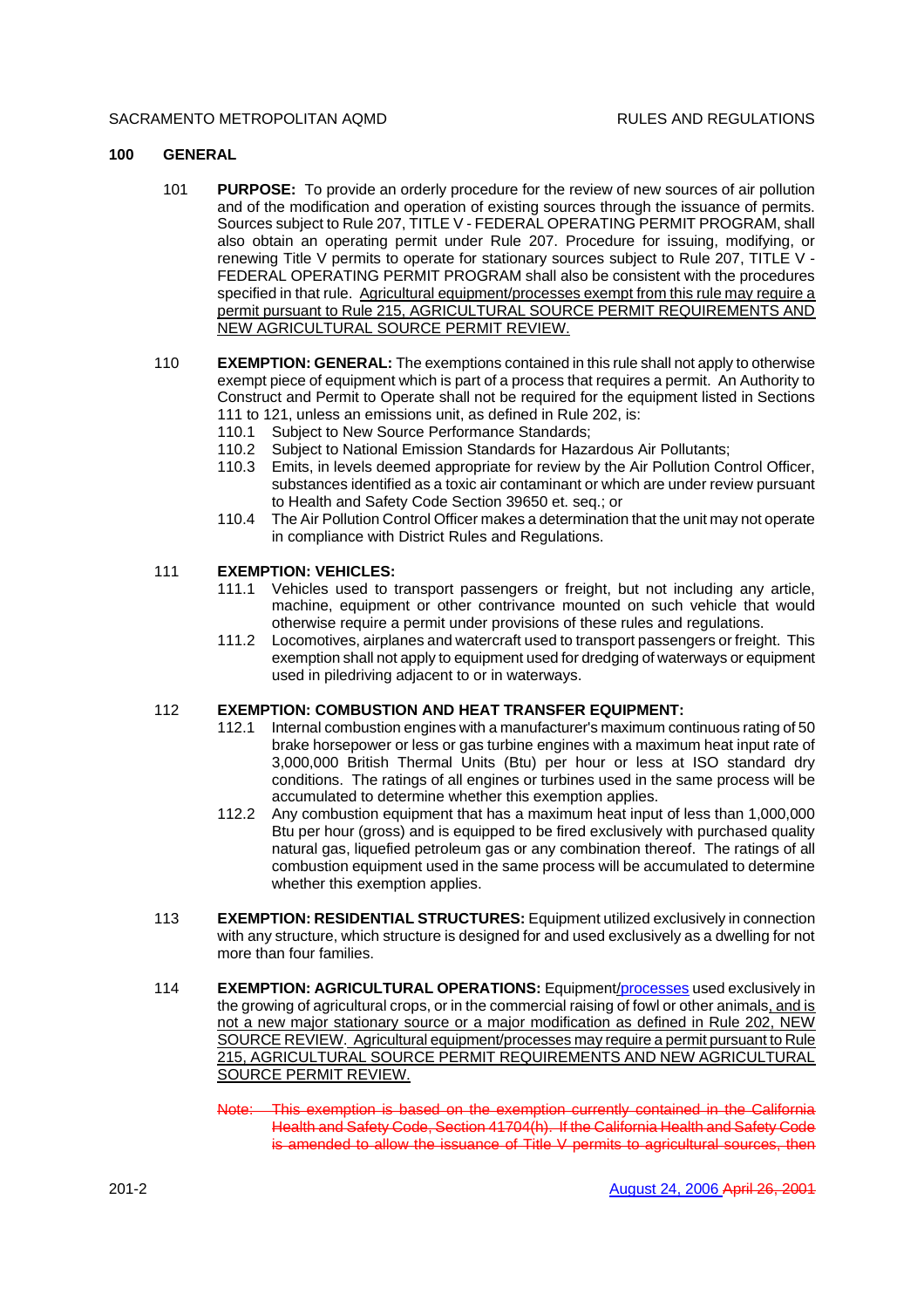agricultural sources triggering Title V permitting requirements in Rule 207 – TITLE V – FEDERAL OPERATING PERMIT PROGRAM shall be required to submit a complete Title V permit application as required in Rule 207 – TITLE V – FEDERAL OPERATING PERMIT PROGRAM. The effective date for the revision to this section shall be the same date that the amendments to the California Health and Safety Code become effective.

- 115 **EXEMPTION: COOLING SYSTEMS AND VACUUM CLEANING:** Refrigeration, air conditioning, ventilating, water cooling towers or vacuum cleaning systems not designed to remove air contaminants generated by equipment which would require a permit under these rules and regulations.
- 116 **EXEMPTION: PLASTICS AND CERAMICS PROCESSING:** Ovens, kilns, or furnaces fired by electricity used exclusively for the heating, curing, softening, or annealing of plastics or ceramics, and not emitting more than 5 pounds of volatile organic compounds in any one day. This Section shall not apply to ovens used for heating or curing of fiberglass reinforced plastics.
- 117 **EXEMPTION: STORAGE AND TRANSFER:** Tanks, reservoirs, vessels or other containers and their associated dispensing, pumping and compression systems used exclusively for the storage of:
	- 117.1 Liquefied or compressed gases;
	- 117.2 Unheated organic materials with an initial boiling point of  $150^{\circ}$ C (302 $^{\circ}$ F) or greater, as determined by the testing procedure specified in Section 501.1, or with an organic vapor pressure of 5 mm Hg (0.1 psia) or less at  $20^{\circ}$ C, as determined by the testing procedure specified in Section 501.2;
	- 117.3 Organic liquids with a vapor pressure of 77.5 mm Hg (1.5 psia) or less at  $20^{\circ}$ C, as determined by the testing procedure specified in Section 501.2, having a capacity of 23,000 liters (6076 gallons or less). Equipment used exclusively for the transfer of organic liquids with a vapor pressure of 77.5 mm Hg  $(1.5 \text{ psia})$  at 20 $\textdegree$ C to or from storage:
	- 117.4 Unheated solvent dispensing containers of 380 liters (100 gallons) capacity or less.

# 118 **EXEMPTION: SURFACE COATING AND PREPARATION:**

- 118.1 Water solution for surface preparation, cleaning, stripping, etching (other than chemical milling) or the electrolytic plating with electrolytic polishing of, or the electrolytic stripping of brass, bronze, cadmium, copper, iron lead, nickel, tin, zinc, and precious metals.
- 118.2 Surface coating operations using a combined total of one gallon per day or less of coating material and solvent.
- 118.3 Unheated non-conveyorized solvent rinsing containers or unheated non-conveyorized coating dip tanks of 380 liters (100 gallons) capacity or less.
- 119 **EXEMPTION: FOOD PROCESSING:** The following processing equipment for food or other human consumables and exhaust systems or collectors serving exclusively such equipment:
	- 119.1 Used in eating establishments for the purpose of preparing food for human consumption.
	- 119.2 Smokehouses in which the maximum horizontal inside cross sectional area does not exceed 2 square meters (21.5 square feet);
	- 119.3 Mixers and blenders used in bakeries;
	- 119.4 Confection cookers;
	- 119.5 Used exclusively to grind, blend or package tea, cocoa, spices, or roasted coffee.
- 120 **EXEMPTION: LABORATORY EQUIPMENT:** Laboratory equipment used exclusively for chemical or physical analysis and bench scale tests, including associated vacuum-producing equipment.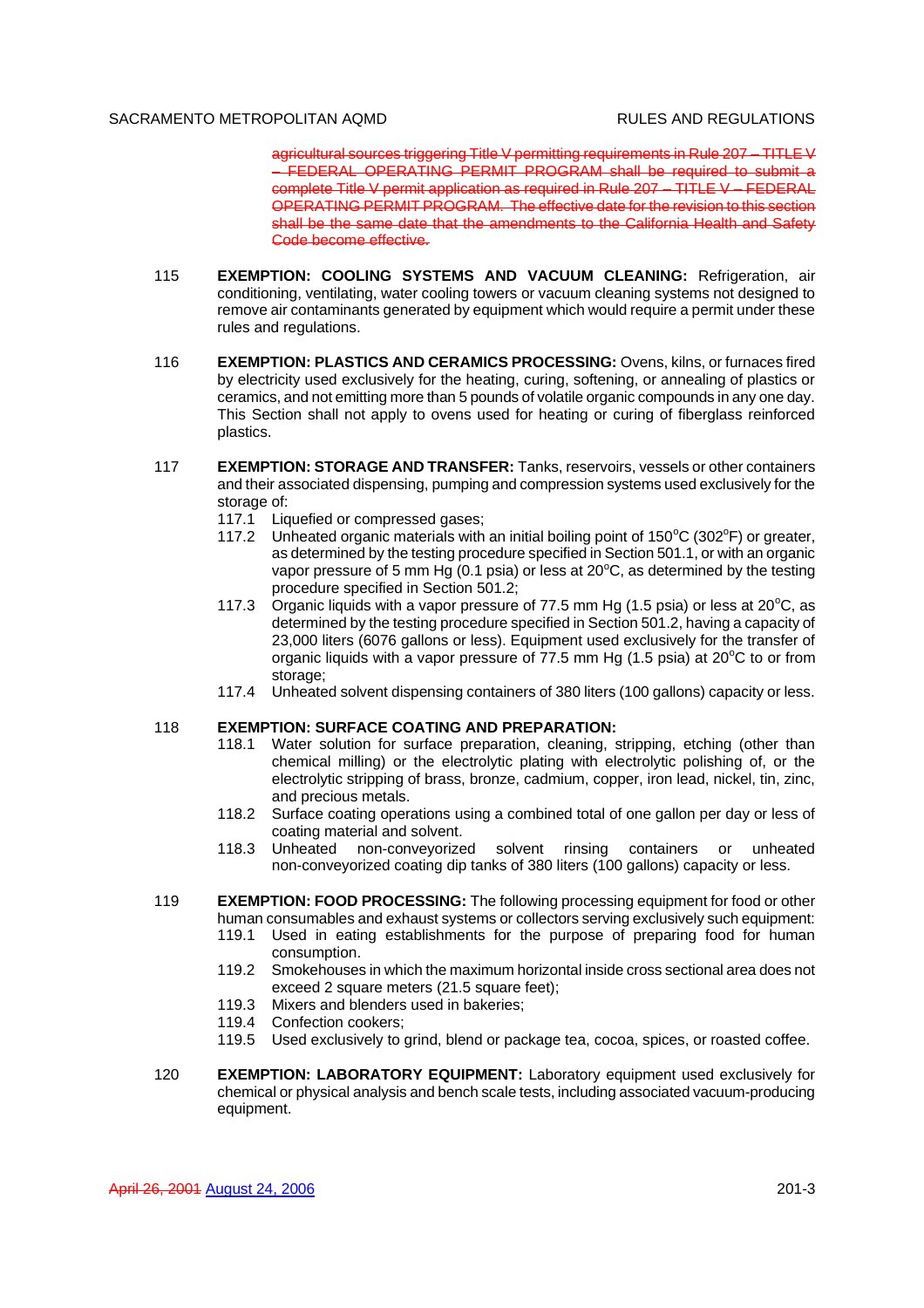- 121 **EXEMPTION: REPAIRS AND MAINTENANCE:** Repairs or maintenance not involving changes to any equipment for which a permit has been granted under Section 301 of this rule.
- 122 **EXEMPTION: OTHER EQUIPMENT:** Other equipment deemed by the Air Pollution Control Officer and which would emit any pollutants without the benefit of air pollution control devices less than 2 pounds in any 24 hour period.

# **200 DEFINITIONS**

- 201 **ANNIVERSARY DATE:** The day and month of issuance of a permit to operate and that same day and month of each succeeding year.
- 202 **STATE AMBIENT AIR QUALITY STANDARDS:** All references in Rule 202 to national ambient air quality standards shall be interpreted to include state ambient air quality standards.

# **300 STANDARDS**

- 301 **AUTHORITY TO CONSTRUCT:** Any person building, erecting, altering or replacing any article, machine, equipment or other contrivance, the use of which may cause, eliminate, reduce, or control the issuance of air contaminants, shall first obtain authorization for such construction for from the Air Pollution Control Officer as specified in Section 403 of this rule. An authority to construct shall remain in effect until a permit to operate the equipment is granted or denied or the application is canceled. An authority to construct shall expire two years from the date of issuance. If a written request to extend the authority to construct is received by the Air Pollution Control Officer prior to the expiration of the authority to construct, an extension may be granted for two years if the Air Pollution Control Officer determines that: (1) a good faith effort to complete the project has been made, and (2) the parameters of the project remain the same as in the initial application.
- 302 **PERMIT TO OPERATE:** Any person operating an article, machine, equipment or other contrivance, the use of which may cause, eliminate, reduce, or control the issuance of air contaminants, shall first obtain a written permit from the Air Pollution Control Officer. No permit to operate or use shall be granted either by the Air Pollution Control Officer or the Hearing Board for any article, machine, equipment or contrivance, the use of which may cause, eliminate, reduce, or control the issuance of air contaminants, constructed or installed without authorization as required by Section 301 of this rule, until the information required is presented to the Air Pollution Control Officer and such article, machine, equipment or contrivance, the use of which may cause, eliminate, reduce, or control the issuance of air contaminants, is altered, if necessary, and made to conform to the standards set forth in Section 303 of this rule, elsewhere in these rules and regulations, and in the Health and Safety Code.

#### 303 **STANDARDS FOR GRANTING APPLICATIONS:**

- 303.1 The Air Pollution Control Officer shall deny an authority to construct or permit to operate, except as provided in Rule 202 if the applicant does not show that every article, machine, equipment or other contrivance, the use of which may cause, eliminate, reduce, or control the issuance of air contaminants, is so designed, controlled, equipped, and operated with such air pollution control equipment that it may be shown to operate without emitting or without causing to be emitted air contaminants in violation of these rules and regulations or of such state or federal statutes as may be enforceable by the Air Pollution Control Officer. In addition, the Air Pollution Control Officer shall require the applicant, as a condition of the authority to construct, to comply with the requirements of Health and Safety Code Part 6, (Section 44300 et seq.), Air Toxics Hot Spots Assessment Act.
- 303.2 Before an authority to construct or permit to operate is granted, the Air Pollution Control Officer may require the applicant to provide, maintain, and operate such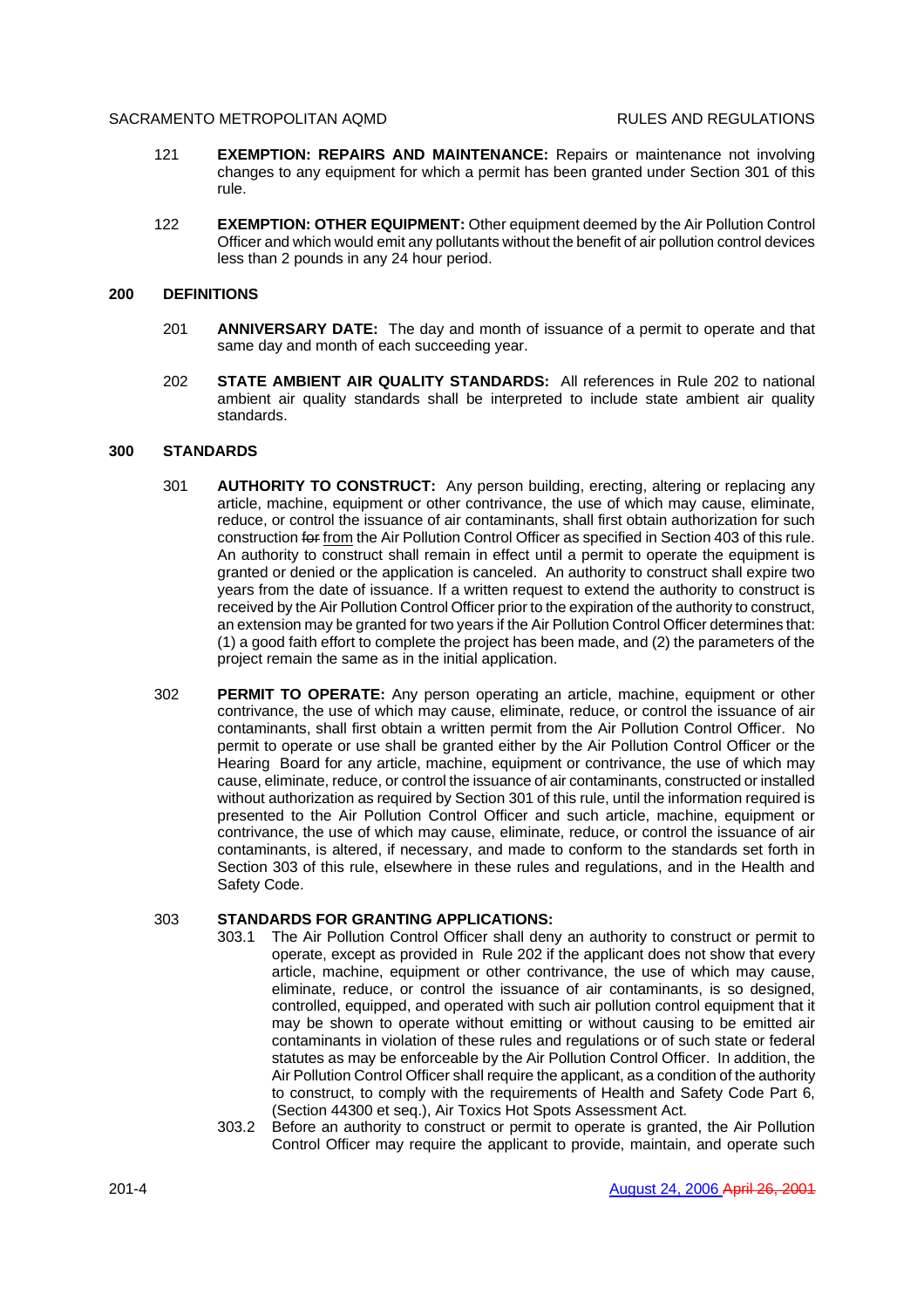facilities as are necessary for sampling, testing and air monitoring purposes in order to secure information that will disclose the nature, extent, quantity or degree of air contaminants discharged into the atmosphere from the article, machine, equipment or other contrivance described in the authority to construct or permit to operate. In the event of such a requirement, the Air Pollution Control Officer shall notify the applicant in writing of the required size, number and location of sampling holes; the size and location of the sampling platform; the access to the sampling platform; and the utilities for operating the sampling and testing and air monitoring equipment. Such platform and access shall be constructed in accordance with the applicable General Industry Safety Orders of the State of California.

- 303.3 In acting upon a permit to operate, if the Air Pollution Control Officer finds that the article, machine, equipment, or other contrivance, the use of which may cause the issuance of air contaminants or the use of which may eliminate or reduce or control the issuance of air contaminants, has not been constructed in accordance with the authority to construct, he shall deny the permit to operate. The Air Pollution Control Officer shall not accept any further application for permit to operate the article, machine, equipment, or other contrivance so constructed until he finds that the article, machine, equipment or other contrivance has been reconstructed in accordance with the authority to construct.
- 303.4 The Air Pollution Control Officer shall determine that an applicant has complied with applicable requirements of Health and Safety Code Section 42301.6, preparation and distribution of public notice, prior to approving an application for an authority to construct permit.
- 304 **TRANSFER:** An authority to construct or permit to operate shall not be transferable, whether by operation of law or otherwise, either from one location to another, from one piece of equipment to another, or from one person to another. In the event any person contemplates or desires to make any such transfer as herein above described, said person shall make application for authorization in accordance with Section 403 of this rule.
- 305 **PERMIT RENEWAL:** Every permit to operate, except as specified below, shall be renewable annually on the permit's anniversary date, commencing one year after the date of issuance. 305.1 The permit to operate for a gasoline storage tank exempt from the vapor recovery requirements of Rule 448 shall not be required to be renewed annually.
	- 305.2 The Air Pollution Control Officer shall review every permit to operate upon annual renewal, pursuant to Health and Safety Code Section 42301(c), to determine that permit conditions are adequate to ensure compliance with, and the enforceability of, District rules and regulations applicable to the article, machine, equipment, or contrivance for which the permit was issued. Applicable District rules and regulations shall include those which were in effect at the time the permit was issued or modified, or which have subsequently been adopted and made retroactively applicable to an existing article, machine, equipment, or contrivance, by the District Board of Directors. The Air Pollution Control Officer shall revise the conditions, if such conditions are not consistent, in accordance with all applicable rules and regulations.

# **400 ADMINISTRATIVE REQUIREMENTS**

- 401 **POSTING:** A person who has been granted a permit to operate any article, machine, equipment, or other contrivance described in Section 302 of this rule shall maintain a legible copy of said permit on the premises of the subject equipment. Other information, analysis, plans or specifications which disclose the nature, extent, quantity, or degree of air contaminants which are or may be discharged from such source shall be readily available for inspection by the Air Pollution Control Officer.
- 402 **MODIFICATIONS:** A person shall not willfully deface, alter, forge, counterfeit, or falsify a permit to operate any article, machine, equipment, or other contrivance described in Section 302 of this rule.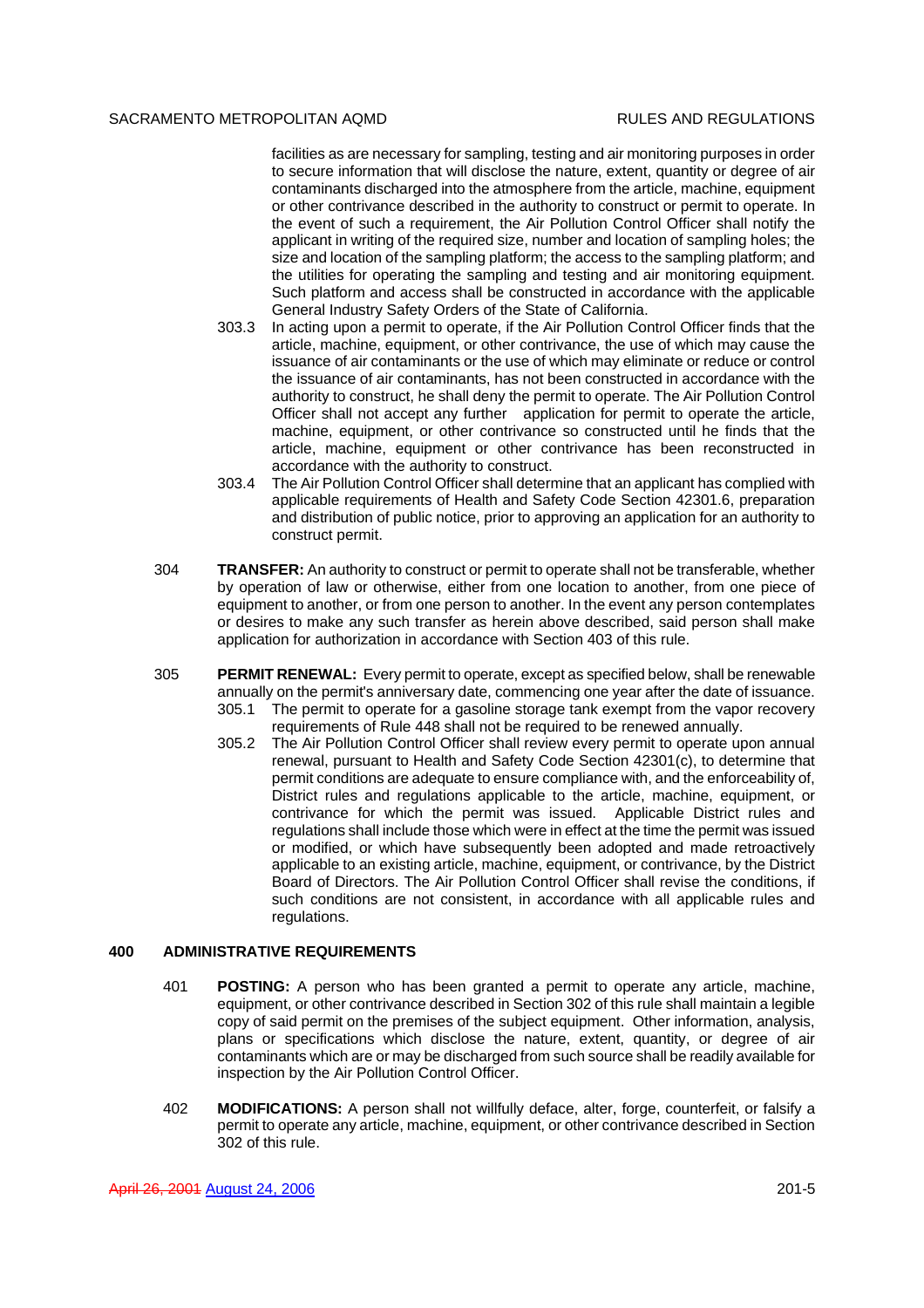- 403 **APPLICATIONS:** An application for an authority to construct or permit to operate shall be filed in the manner and form prescribed by the Air Pollution Control Officer, and shall give all the information necessary to enable the Air Pollution Control Officer to make the determination required by Section 303 of this rule and Rule 202. When the information submitted with the application is insufficient for the Air Pollution Control Officer to make the determination required by Section 302 of this rule, Rule 202, and any other applicable rule, regulation, or order additional information, plans, or specifications shall be submitted by the applicant as requested.
- 404 **ACTION ON APPLICATIONS:** The Air Pollution Control Officer shall notify the applicant in writing of his approval, conditional approval suspension, or denial of the application for authority to construct or permit to operate.
	- 404.1 In the event said notification is not received by applicant within 30 days of the filing of the application, or within 30 days of providing further information as required by Section 403, the applicant may, at his option, deem the application to construct or permit to operate denied.
- 405 **CONDITIONAL APPROVAL:** The Air Pollution Control Officer may issue an authority to construct or a permit to operate subject to conditions which will bring the operation of any article, machine, equipment or other contrivance, the use of which may cause the issuance of air contaminants or the use of which may eliminate or reduce or control the issuance of air contaminants within the standards of Section 303 of this rule in which case the conditions shall be specified in writing. Commencing work under such an authority to construct or operation under such a permit to operate shall be deemed acceptance of all the conditions so specified. The Air Pollution Control Officer shall issue an authority to construct or a permit to operate with revised conditions upon receipt of a new application if the applicant demonstrates that the article, machine, equipment or other contrivance, the use of which may cause the issuance of air contaminants, can operate within the standards of Section 303 of this rule under the revised conditions. Failure to comply with any condition specified pursuant to the provisions of this rule shall be a violation of this rule as well as of the applicable section of the Health and Safety Code.
- 406 **DENIAL OF APPLICATION:** In the event of denial of an authority to construct or permit to operate, the Air Pollution Control Officer shall notify the applicant in writing of the reasons therefore. Service of this notification may be made in person or by mail, and such service may be proved by the written acknowledgement of the persons served or affidavit of the person making the service. The Air Pollution Control Officer shall not accept a further application unless the applicant has complied with the objections specified by the Air Pollution Control Officer as his reasons for denial of the authority to construct or the permit to operate. If the Air Pollution Control Officer denies a permit to operate, then the authority to construct associated with the permit to operate shall also be deemed denied.
- 407 **SUSPENSION:** The Air Pollution Control Officer may suspend a permit if a holder of such permit willfully fails and refuses to furnish information, analyses, plans, and specifications, within a reasonable time, as requested by the Air Pollution Control Officer pursuant to Health and Safety code Section 42303, District Rules and Regulations, or any other law, rule, regulation, agreement, or order enforceable by the District. The Air Pollution Control Officer shall serve notice, in writing, of such suspension and the reasons therefore. The permit shall be reinstated when furnished with all requested information, analyses, plans, and specifications.
- 408 **APPEALS:** Within ten days after notice, by the Air Pollution Control Officer, of suspension, or within thirty days after notice of a denial, or conditional approval of an authority to construct, permit to operate, or emissions reduction credits application the applicant or any other aggrieved person who participated in the permit issuance proceedings may petition the Hearing Board, in writing, for an order modifying or reversing that decision. The Hearing Board after notice and a public hearing held within thirty days after filing the petition, may